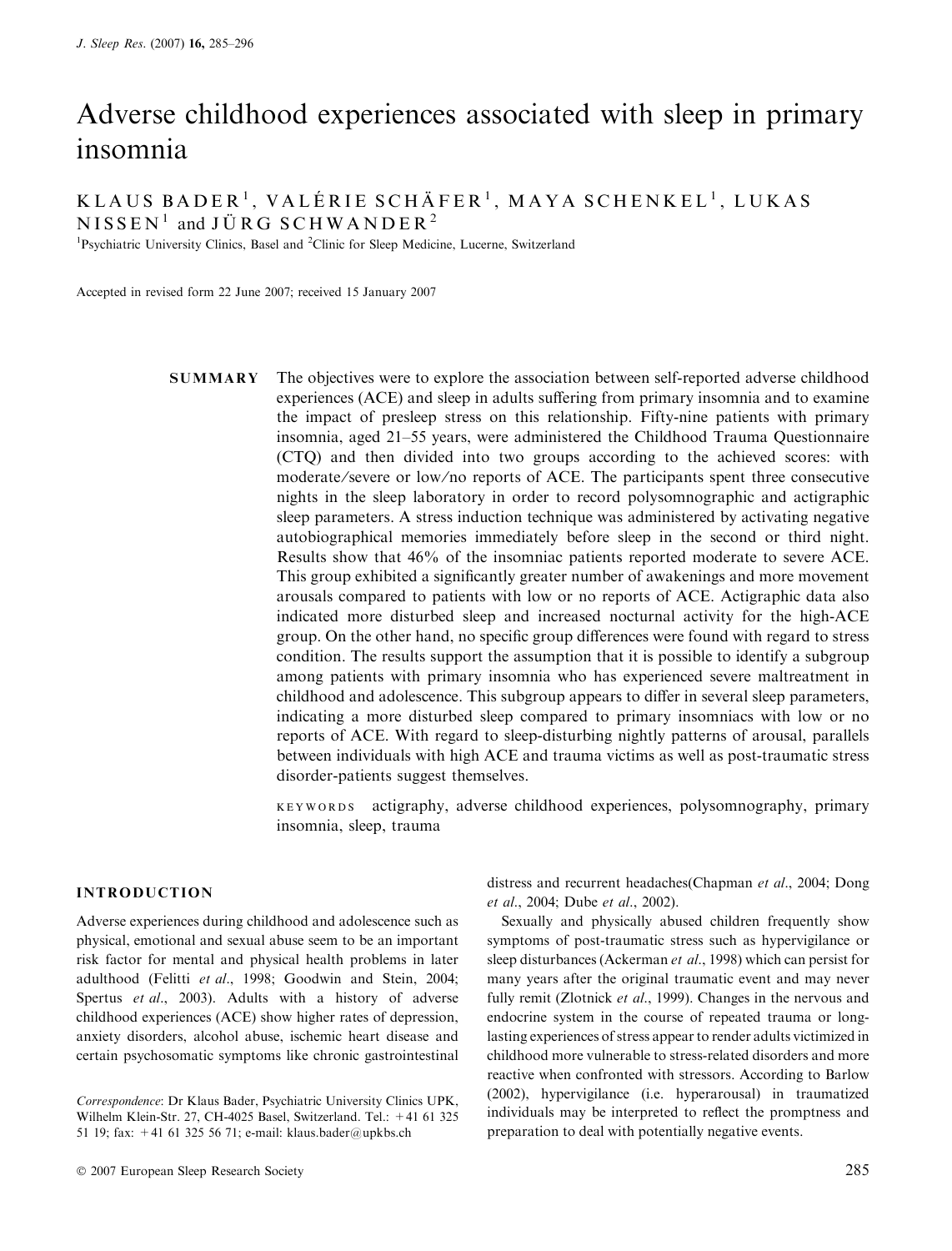Hyperarousal is assumed to play a central role in the development and maintenance of sleep disturbances (Morin, 1993; Perlis et al., 1997). Stressful negative life events seem to be the most common precipitating factors of insomnia (Bastien et al., 2004). The vulnerability to react to these stressors with hyperarousal and to maintain this arousal at a certain level may be related to a variety of biological and ⁄ or psychological factors (Espie, 2002). A long history of neglect and abuse in childhood or other ACE may lead to an adaptive process of the organism and predispose a patient to hyperarousal reactions when confronted with acute stressors in adulthood. In this sense, early trauma history can be understood as a risk factor for the development of insomnia in the course of a lifetime.

Sleep disruption and nightmares are presumed to be associated with childhood physical and sexual abuse. In a study by Sadeh et al. (1995) physically and sexually abused children from a psychiatric inpatient unit were examined using actigraphy. Abuse history was found to be significantly related to sleep measures. Physically abused children had decreased sleep efficiency and spent proportionally less time in quietmotionless sleep compared with non-abused inpatients or sexually abused children. Glod et al. (1997) compared actigraphic sleep parameters of abused, normal and depressed children. Abused children, whether or not they fulfilled diagnostic criteria for post-traumatic stress disorder (PTSD), displayed higher activity levels during the night and more disruption in sleep initiation and continuity than both the non-abused normal volunteers and the depressed children. In an own study (Bader et al., 2007) 39 adults suffering from primary insomnia were monitored for seven consecutive nights at home with wrist actigraphs to evaluate objective sleeprelated activity. ACE proved to be important predictors of actigraphically assessed sleep-onset latency, sleep efficiency, number of body movements and moving time. Furthermore, in various samples of healthy persons, we found significant correlative relationships between subjective sleep quality ratings and stressful experiences in childhood (Bader et al., 1999). We assume that adults with an early history of severe negative life experiences (e.g. childhood maltreatment) are more vulnerable to react to acute stressors with sleep disturbances, which, under certain conditions, may lead to manifest insomnia.

The goal of the present study was to explore the relationship between self-reported ACE and sleep in a sample of nontreated adults suffering from primary insomnia. We hypothesized that such an association does exist and that it should become particularly apparent following a presleep stress induction, i.e. the recall of negative autobiographic memories.

## METHODS

## **Participants**

Thirty-nine persons participating in this study also were part of another study in this field as described in Bader et al. (2007).

Participants were recruited via newspaper advertisements. Inclusion criteria were (1) age 20–55 years; (2) reported insomnia, defined as difficulty initiating or maintaining sleep or as non-restorative sleep for at least 1 month; and (3) reports that the insomnia was causing significant distress or clearly affecting daytime functioning. Exclusion criteria were (1) presence of other sleep disorders such as narcolepsy, sleep apnea, restless legs syndrome, circadian sleep disorders or parasomnias; (2) evidence that the insomnia was related to a somatic disorder; (3) presence of major depression, anxiety disorder, alcohol or substance abuse, or any other psychopathology; (4) currently in psychotherapy; and (5) regular use of sleep medication or use of other sleep-affecting medication (e.g. sedatives, anxiolytics, antidepressants, neuroleptics, betablockers) for the last 4 weeks prior to study entry. Persons with irregular use of sleep medication (i.e. less than twice weekly) were permitted to participate in the study after a drug washout period of at least 7 days. These criteria are consistent with those of the DSM-IV [American Psychiatric Association (APA), 1994] for primary insomnia.

Ninety persons attended the screening interview. Thereafter, 13 withdrew and 12 were excluded because they did not meet full insomnia criteria (1 person), met criteria for an additional axis-I disorder (2 persons), or were suspected of suffering from sleep-related breathing disorder or restless legs syndrome (9 persons). Of the 65 persons who then attended the sleep laboratory investigations, 6 were excluded from the sample because they either suffered from a sleep-related breathing disorder (3 persons), suffered from bruxism (1 person), or cancelled the study after the second night (2 persons).

The remaining sample included 59 participants (45 women and 14 men) with a mean age of 43.6 years  $(SD=8.8; \text{ range})$ 21–55). The sample comprised 50 employed workers, 4 unemployed participants, 3 students and 2 housewives. The average insomnia duration was  $10.3$  years (SD=8.3). Four participants needed a drug-washout period: two because of the use of antidepressants and two because of an irregular use of sleep medication. They stopped taking their medication 4 and 1 weeks, respectively, before study entry.

## Materials

# Polysomnography

The basic polysomnography (PSG) montage included eight electroencephalograms (EEGs) placed according to the International 10/20 System (F3-A2, F4-A1, C3-A2, C4-A1, P3-A2, P4-A1, O1-A2, O2-A1), a right and left electrooculogram, a bipolar submental electromyogram (EMG) and an electrocardiogram. In addition, respiration (nasal and oral airflow, thoracic and abdominal respiratory effort and oxygen saturation) and left and right anterior tibitalis EMG were recorded to rule out the presence of occult sleep disorders (e.g. sleep apnea and/or periodic limb movements in sleep). Participants were also observed via a video monitor. All electrophysiological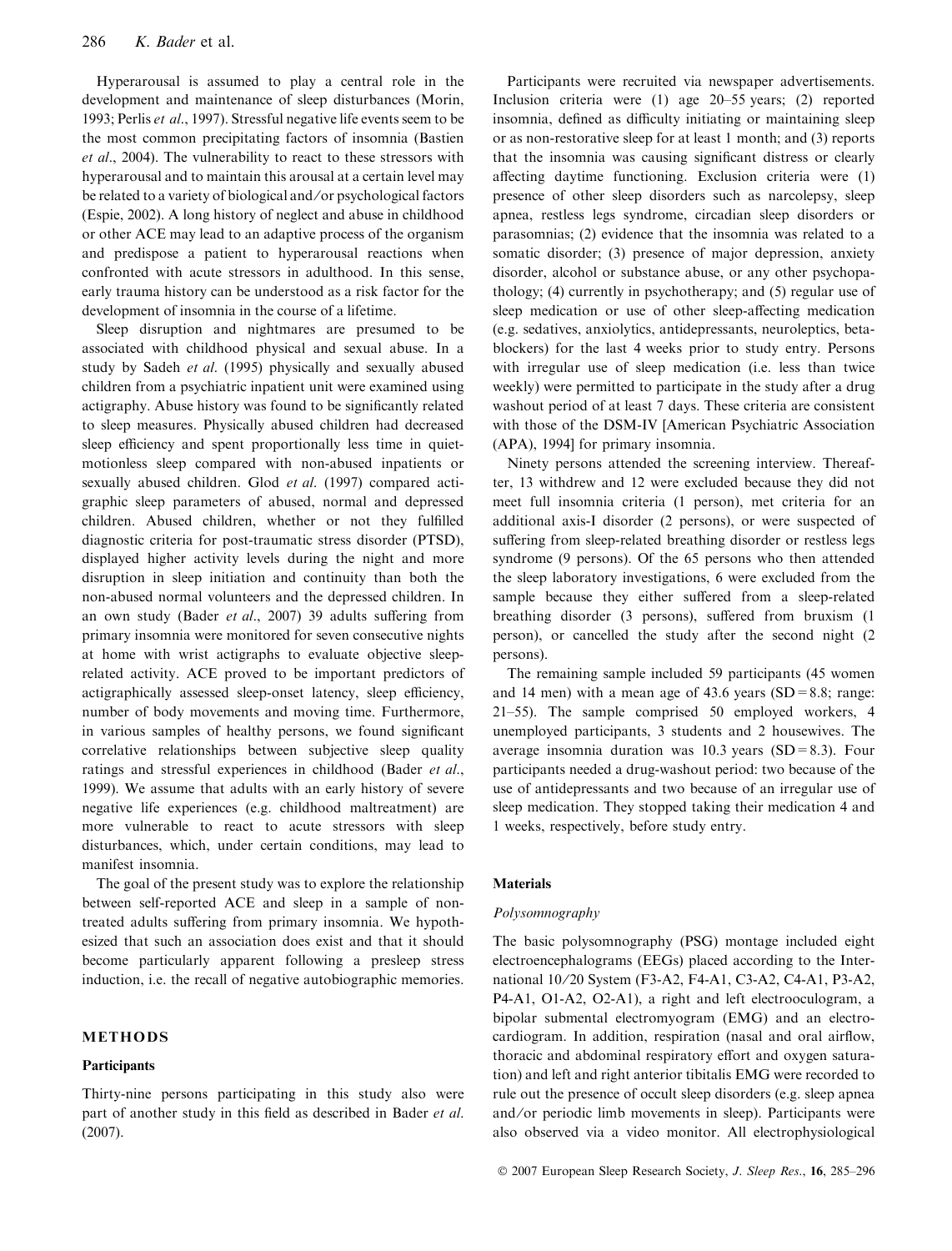signals were recorded by a polygraphic amplifier (Braintronics, Almere, The Netherlands), digitized and transmitted via fiberoptic cables to a personal computer containing Deltamed PSG software (Deltamed, Paris, France). EEG was amplified with a time constant of 0.3 s and a low pass filter at 100 Hz. Data were sampled with a frequency of 512 Hz, digitally filtered and stored with a resolution of 128 Hz.

The PSG recordings were manually scored in 30-s epochs according to the standardized criteria by Rechtschaffen and Kales (1968) by two clinicians specifically trained in PSG scoring. Arousal scoring was based on the definition of the American Sleep Disorders Association (ASDA) (1992). According to the ASDA (1992), an arousal is defined as 'an abrupt shift in EEG frequency, which may include theta, alpha and/or frequencies greater than 16 Hz but no spindles'. Furthermore, 10 s of continuous sleep must precede the arousal and a minimum of 10 s of intervening sleep is necessary to score a second arousal. The arousal must last  $\geq$ 3 s and must be accompanied by an increase in chin EMG if it occurs during rapid eye movement (REM)-sleep. Arousal indexes were calculated by dividing the number of arousals by the total sleep time. For the purpose of this study, we discriminated three different types of arousals: (1) cortical arousals were defined as spontaneous shifts in EEG frequency to alpha or theta  $\geq 3$  s but <30 s duration, (2) movement arousals were defined as shifts in EEG frequency to alpha or theta  $\geq 3$  s but  $\lt 30$  s duration, associated with a rise in chin EMG amplitude and/or rise in leg EMG activity, and (3) respiratory arousals were defined as shifts in EEG frequency to alpha or theta  $\geq 3$  s but <30 s duration, associated with a respiratory event such as apnea, hypopnea or snoring.

For the purpose of this study, the following sleep variables were derived from PSG scoring: sleep-onset latency (SOL; amount of time elapsed in minutes from 'lights off' to the first occurrence of stage 2); sleep efficiency (SE; percentage of time spent asleep whilst in bed); number of awakenings (NWAK; number of awakenings, excluding the final awakening before the final arising; awakening was defined as an instance of more than 30 s of wakefulness occurring after sleep onset); percentages of stages 1, 2, slow wave sleep (stages 3 and 4 combined) and REM sleep; latency to REM sleep; cortical, movement and respiratory arousals.

# Actigraphy

The rest–activity cycle was recorded over three consecutive nights in the sleep laboratory with a small activity monitor (Actiwatch®; Cambridge Neurotechnology Ltd, Cambridge, UK) worn on the non-dominant wrist. This monitor contains a piezo-electric linear accelerometer; activity counts are accumulated at selected time intervals and data are downloaded into a computer. Acceleration signals of movements were collected in 1-min epochs. Participants were given an explanation of the monitor's function and instructed to record bedtime and rise time by pressing the event button on the actigraph. All actigraphic data were checked for potential quality problems by one of our research coordinators. Days with data gaps or spurious values were excluded from the statistical analyses.

Actigraphic data were analyzed by using the algorithm supplied by the Actiwatch Sleep Analysis Software (Actiwatch Sleep Analysis 2002; Cambridge Neurotechnology Ltd). Using the default medium sensitivity that was chosen for this study, an integrated activity count  $\geq 40$  within a 1-min epoch designates the epoch as being 'awake'. For automatic determination of sleep start, the algorithm searches for a period of at least 10 min consecutively recorded immobile data, with no more than one epoch movement within this period, following the lights-off time. The start of this defined period is classified as sleep start. For sleep end, the algorithm searches for a 10-min consecutive period of activity around the lights-on time, and then works back to find the last epoch of immobility before the start of such a sequence and classifies that as sleep end.

The following actigraphic sleep measures calculated by the Actiwatch Sleep Analysis Software were used in the present study: SE, percentage of number of body movements (percentage of total number of activity counts during the sleep period), and moving time [percentage of minutes spent moving (i.e. number of minutes where scores of greater than zero were recorded) during the sleep period].

# Adverse childhood experiences

For the assessment of traumatic experiences in childhood and adolescence the German version of the 'Childhood Trauma Questionnaire (Bernstein and Fink, 1998) was used. The CTQ is a 28-item self-administered questionnaire to identify childhood maltreatment. It comprises five subscales (five items each) that assess different types of childhood trauma: physical, sexual, and emotional abuse, as well as physical and emotional neglect. The questionnaire also includes a Minimization/Denial scale to detect individuals who may be underreporting traumatic events. Respondents are presented with a series of statements about childhood experiences (e.g. 'When I was growing up I was punished with a belt, a board, or some other hard object) and are asked to choose from responses on a 5-point Likert-type scale that ranges from 'never true' to 'very often true'. For each CTQ-subscale a scale total score is calculated by summing the respective items, which ranges from 5 to 25. The higher the score, the more childhood maltreatment is being reported. Validation studies of the CTQ have been conducted in seven different clinical and non-referral samples with more than 2200 respondents (Bernstein and Fink, 1998). These studies have demonstrated that self-reports on the CTQ-scales are highly stable over time and show good convergent and divergent validity with traumatic histories that have been ascertained by other measures. The CTQ-scales are highly sensitive to identifying adolescents with verified histories of abuse and neglect. Guidelines are established for classifying subscale scores depending on the severity of the abuse and/or neglect. These guidelines specify the range of scores that constitute 'none to minimal', 'low to moderate',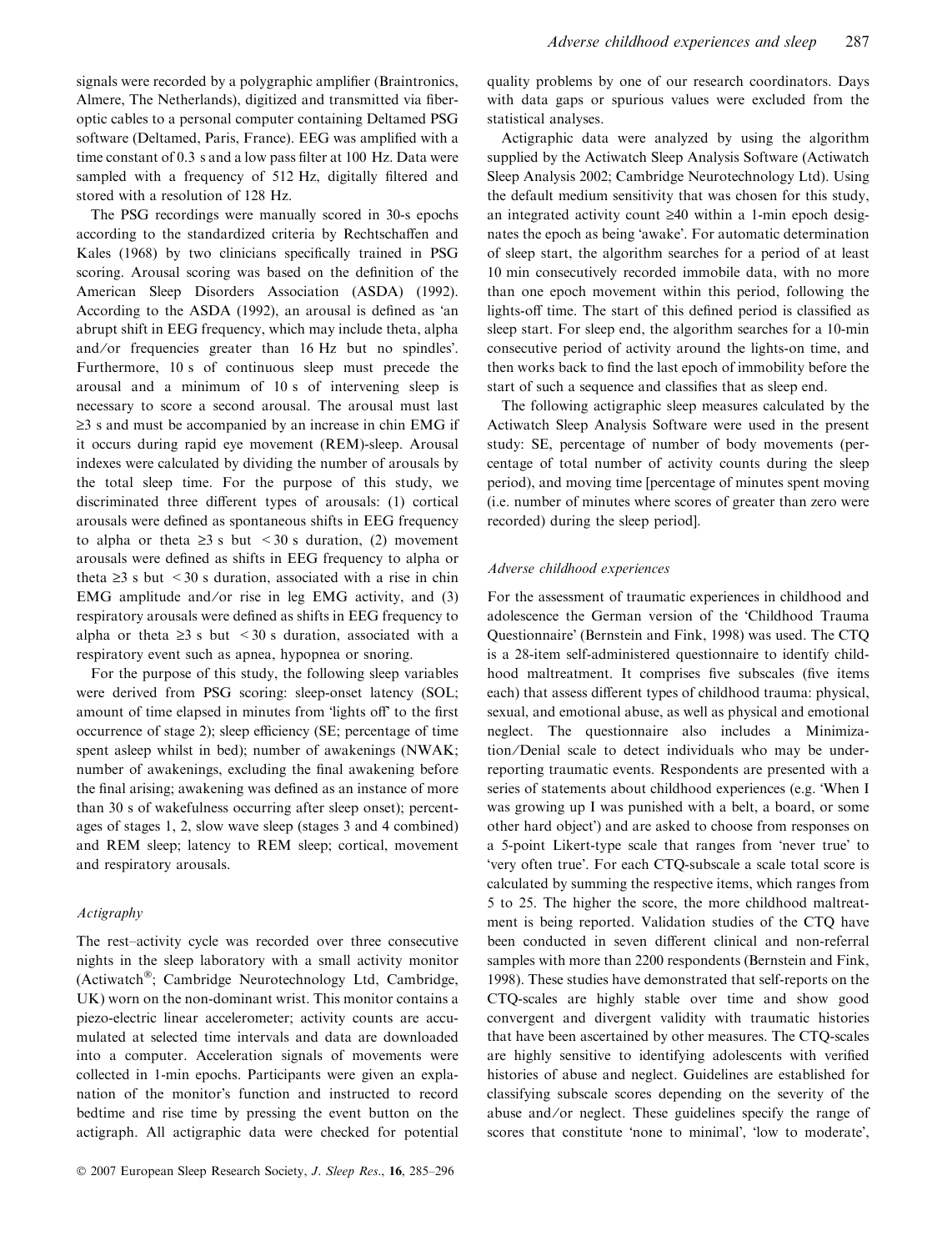'moderate to severe', and 'severe to extreme' for each subscale. According to Bernstein and Fink (1998) these ranges are based on data from a non-clinical sample and are successful in identifying 'cases' of these specific types of abuse and neglect, with therapist interview ratings as criteria.

In an additional explorative questionnaire, further information was obtained concerning particularly negative and particularly positive events in the life of the participants. Participants were asked to recall those three events in their lives which they perceived as the most negative and to describe these events in note form. They were also asked to specify the duration of the event ('How long did the negative event last?'), the symptoms perceived during the time of the event (By which symptoms did you realize you were experiencing stress at the time?), as well as the coping strategies used to overcome the stress reaction as well as their effectiveness ('Did you make attempts to cope with the situation? If so, what were they and were they successful?). In addition, participants were asked if the events were foreseeable ('Was the occurrence of the event foreseeable or unforeseeable by you?') or controllable ('Was it possible for you to control the event in any way?), and whether they were still affected by the event ('Do you still feel affected by the event?). Furthermore, participants were asked to recall the three most positive events in their lives and to describe them in written form. These reports were used as basis for presleep activation of autobiographic memories.

## Presleep stimulation

The first night served as an adaptation night. The following two nights, participants were instructed about 1 h before going to sleep to recall the three most positive events in their lives one night and the three most negative events the other night. The interviews were standardized and conducted by a clinical research coordinator. The answers the participants had given in the explorative questionnaire described above served as the basis for these interviews. Participants were asked to remember concrete episodes of the events and make detailed statements about certain aspects of the experiences (i.e. event triggers, duration, symptoms, emotions, body sensations and behavior during the experiences), while research coordinators made sure that participants did not digress. The interviews took about 45 min and were tape-recorded with the participants' consent.

We hypothesized that the recall of negative memories would induce stress in the participants and predicted it to affect subsequent sleep. Furthermore, we predicted that in the condition of presleep stress, the impact of ACE on sleep would become more pronounced. The recall of positive memories served as control or relaxation condition.

#### Effect of presleep stimulation

In order to assess the effect of presleep activation of autobiographic memories, we used salivary cortisol measurements and the 'Kurzskala Stimmung/Aktivierung' (KUSTA; Short Mood ⁄ Drive Scale; Binz and Wendt, 1986). The KUSTA is a self-rating scale developed for studying intra-individual changes in mood, alertness, and relaxation at short intervals and consists of three subscales: mood (elevated versus depressed mood), alertness (wakefulness versus sleepiness), and relaxation (calmness versus restlessness). Each subscale score ranges from 1 to 9, with higher scores indicating a more cheerful, carefree mood, more relaxation and calmness and more alertness. Lower scores indicate a more sorrowful, depressed mood, tenseness and low alertness (tiredness and lack of energy). The KUSTA was completed by participants both shortly before and after they received presleep stimulation.

To test the effect on salivary cortisol, two saliva samples were collected before and four samples after presleep activation, using the Salivette device (Bühlmann Laboratories AG, Schönenbuch, Switzerland). The first two samples were used as baseline for the subsequent stress-induced cortisol responses. Thus, they were obtained 1 and 10 min before presleep activation of autobiographic memories. Samples 3–6 (after presleep stimulation) were used to measure cortisol response to presleep stimulation, and were taken 1, 10, 20 and 30 min after presleep stimulation. According to Kirschbaum and Hellhammer (1989), salivary cortisol is a useful measure for assessing changes in free cortisol following acute stress. In the present study, we used the minimum of the two baseline samples and the maximum postmanipulation cortisol value to examine cortisol responses to the manipulations.

# Current level of stress

To assess participants' current stress levels, two aspects of stress were considered: (1) daily hassles in the last month, and (2) critical life events in the last 6 months.

The German version of the 'Daily Hassles Scale' (DHS; Bodenmann, 1998) measures stress resulting from confrontation with daily hassles during the last month in the domains 'family responsibility', 'partnership', 'time pressure/work', 'social engagement' and 'external stressors'. The 37 items are rated on a five-point scale, ranging from 'not at all stressful' to -very stressful. The total score is averaged over all items, and ranges from 1 to 5, with higher scores indicating a greater level of stress. The German version of the DHS has good internal consistency with  $\alpha = 0.90$  (Bodenmann, 1998).

The occurrence of critical life events in the last 6 months was measured by means of the self-report inventory 'Fragebogen zu kritischen Lebensereignissen' (FKL; questionnaire assessing critical life events; Bodenmann, 1998), which consists of 27 events such as unemployment, house moving, death of a close person, handicaps, illness, increased occupational demands, separation, divorce, etc. Each item is rated on a dichotomous scale ('yes'/'no') with regard to the occurrence of the critical life event in the last 6 months. The level of stress resulting from this event is rated on a three-point scale (ranging from  $1 =$ 'slightly stressful' to  $3$  = 'very stressful'). The total score is averaged over the 27 items, and ranges from 0 to 3, with higher scores indicating a greater occurrence of critical life events.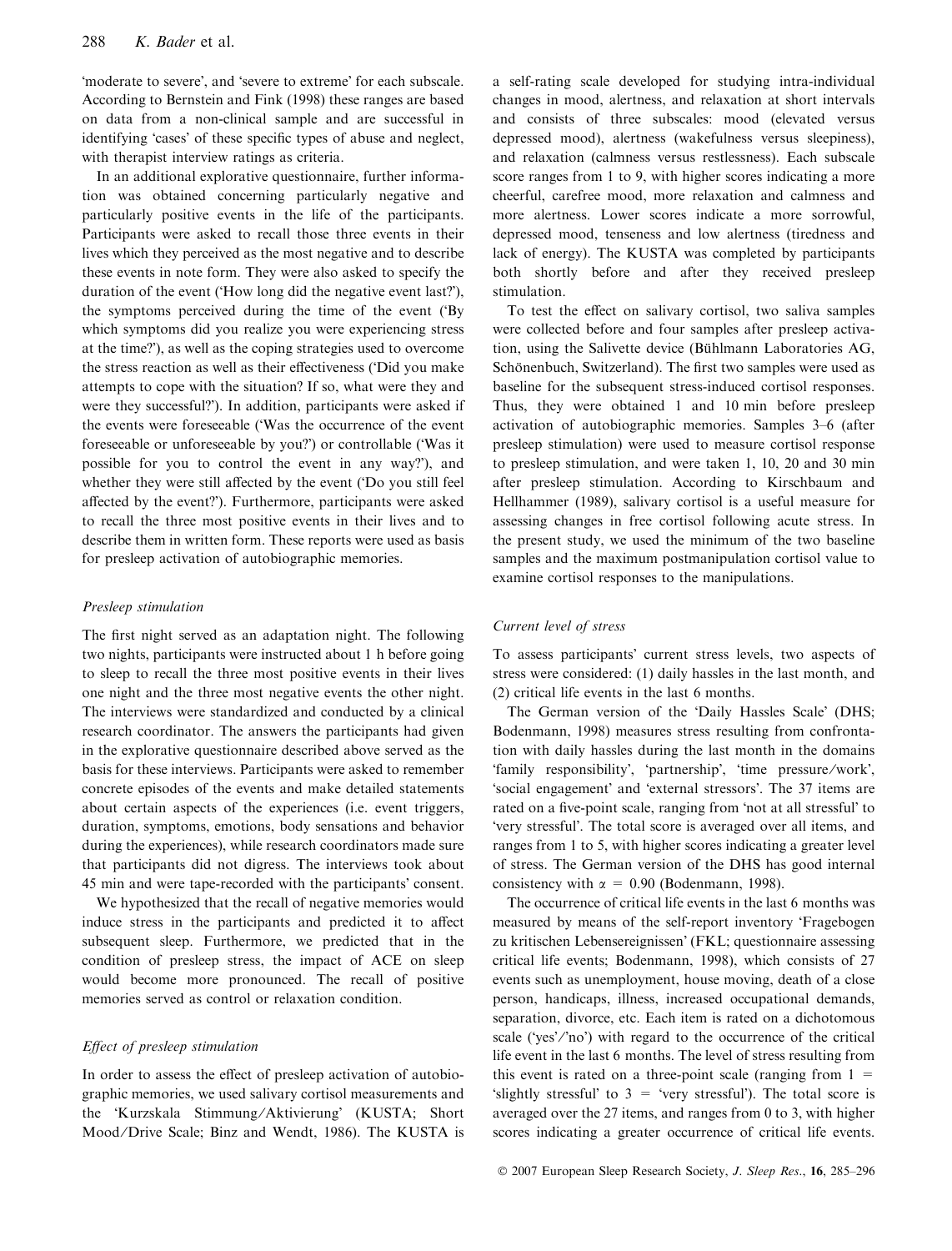The FKL has been validated in several studies and has a satisfactory discriminative validity (Bodenmann, 1998; Bodenmann et al., 2000). The correlation between the total scores of the DHS and the FKL amounts  $r = 0.16$ , which indicates independence between the two measures.

#### Subjective sleep measurement

In order to measure subjective quality of sleep the Pittsburgh Sleep Quality Index (PSQI; Buysse et al., 1989) was used. The PSQI is a 19-item, reliable, and valid self-report questionnaire that is used to assess sleep disturbances and related sequelae (use of sleep medication, daytime functioning) over a 1-month period. The PSQI-Global (PSQI-G) score was used for the subjective estimate of sleep quality. The PSQI-G ranges from 0 to 21 with scores of 6 or more indicating poor sleep. Buysse et al. (1989) have demonstrated that this cutoff identifies a clinically significant sleep disturbance with 89.6% sensitivity and 86.5% specificity.

#### Depressivity

Current depressive pathology was measured by the German short version of the 'Center for Epidemiological Studies Depression Scale' (Radloff, 1977), the 'Allgemeine Depressions-Skala – Kurzform' (ADS-K; General Depression Scale – Short version; Hautzinger and Bailer, 1993). The ADS-K is a 15-item self-report scale designed to measure depressive symptoms in the general population. The items include depressed mood, somatic complaints, attention deficit, loss of energy, motivational deficits and negative patterns of thought. Participants rate the frequency of 15 symptoms over the past week on a four-point scale (ranging from 'rarely' to 'mostly'). The total score is calculated by summing all items, and ranges from 0 to 45, with higher scores indicating greater depressivity. The ADS-K has been validated in a study with the following samples: respondents from the general population  $(N = 1298)$ , 156 psychiatric patients mainly suffering from depression, 29 neurological patients and 105 patients suffering from chronic pain. Results support the validity and reliability of reports of current depressive symptoms obtained with the ADS-K (Hautzinger and Bailer, 1993).

# Procedure

#### Initial screening and clinical evaluation

Participants underwent a two-step evaluation process. First, each person was interviewed by telephone to establish his or her eligibility for the study. Participants were ruled out if they did not fulfill the inclusion criteria or if they met any exclusion criteria as described above. Second (after the telephone screening), all potential participants were interviewed by one of our clinical research coordinators. The interview included a semi-structured sleep-history interview to diagnose primary insomnia according to DSM-IV (APA, 1994), the German

version of the 'Structured Clinical Interview for DSM-IV/Axis I Disorders' (SCID-I; Wittchen et al., 1997) to evaluate the presence of other psychiatric disorders, a questionnaire to assess relevant somatic disorders, as well as a questionnaire to obtain demographic information.

The study protocol complied with the ethical principles of the Declaration of Helsinki and was approved by the Ethics Committee of Lucerne (Switzerland). At the end of the initial screening interview, details of the study protocol were discussed with each participant individually, after which participants gave their written informed consent. Prior to their first night in the sleep laboratory, participants completed at home the PSQI, CTQ and the questionnaire assessing the three most negative and most positive events in their lives.

# Investigation in the sleep laboratory

Between 2 and 4 weeks after having successfully completed the screening and evaluation procedures, participants spent three consecutive nights in the sleep laboratory. They arrived at the laboratory about 3 h before their usual bedtime, typically between 19:30 and 20:30 hours. They were instructed to abstain from caffeine and alcohol for 24 h before their admission. Also, daytime naps were not permitted during the laboratory phase. Each participant was assigned his or her own room for the course of the study. Each room contained a standard hospital bed, additional furniture and a separate bath room. Participants attended the study in groups of three. In the morning, they were woken between 05:30 and 07:00 hours and received breakfast, after which they usually left the laboratory and spent the day at home.

The first night served as an adaptation night to the sleep laboratory setting. After their arrival to the laboratory, participants completed the self-report questionnaires ADS-K, DHS, and FKL. Electrodes were then attached for PSG recording. Participants spent the remaining time until lights out with various leisure activities, such as reading, conversation, watching television, etc.

Autobiographic memory recalls were carried out the second and third night. After having had the electrodes attached, about 1 h before going to sleep, participants were randomly instructed to recall either extremely positive or extremely negative life events. In addition, participants rated their mood, alertness, and relaxation on the KUSTA shortly before and after these manipulations. To assess the impact of the presleep manipulation on salivary cortisol levels, two salvia samples were collected 1 and 10 min before the manipulations, and four samples were obtained 1, 10, 20, and 30 min afterward. On all three nights, polysomnographic and actigraphic recordings were carried out. These recordings typically began between 22:30 and 23:30 hours and ended between 05:30 and 07:00 hours. Nursing staff registered rising and bedtime. These were defined as light on in the morning and light out in the evening, so that reading or resting in bed before actual sleep intention was not considered a part of the night-time period.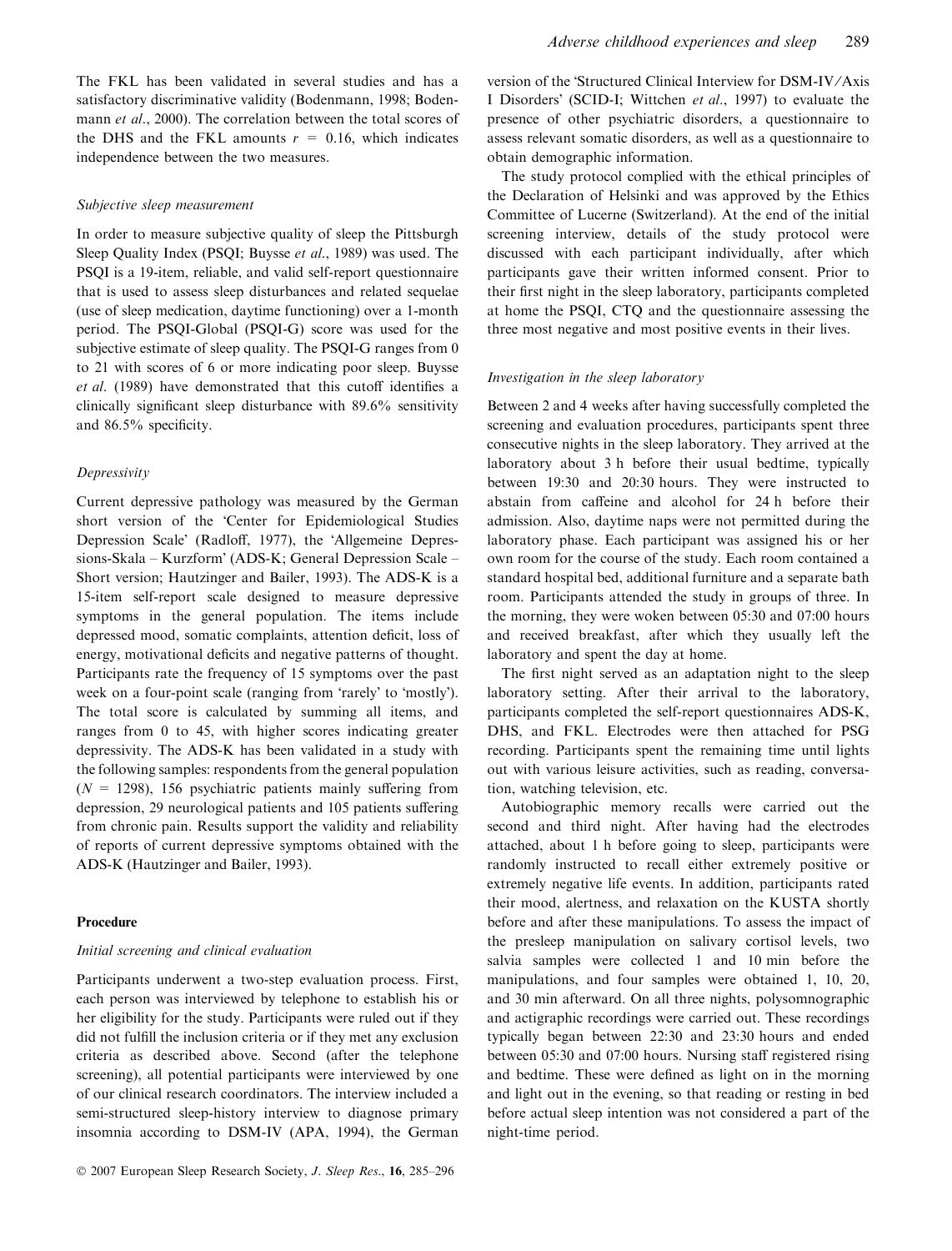#### Data analysis plan

Data were analyzed with the Statistical Package for Social Sciences Version 13.0 (SPSS Inc., Chicago, IL, USA). First, the sample was divided into two groups based on statements made in the CTQ: persons with reports of traumatic childhood experiences of moderate to extreme severity and persons with reports of traumatic childhood experiences of low severity or with no such reports. Second, descriptive analyses were computed for the two groups and the groups were compared in terms of various psychometric parameters. Subsequently, Wilcoxon tests or Student's *t*-tests for paired samples were carried out in order to test the effects of autobiographic memory recall on subjective mood, relaxation and alertness, and salivary cortisol. To examine the effects of presleep stimulation on polygraphically and actigraphically assessed sleep,  $2 \times 2$  multivariate analysis of variance (MANOVA) or covariance (mancova; controlling for age) with repeated measures were used with group as the between-subject factor and memory activation condition as the within factor. Because the memory activation conditions were randomized across the two test nights, night 1 versus night 2 effects were not considered in statistical analysis. For follow-up analyses, analyses of variance (or covariance) of the sleep data over the two experimental nights were conducted.  $\alpha$ -level was set at 0.05 for all analyses.

# RESULTS

# Participants' reports of childhood trauma

Participants were divided into two groups based on statements made in the CTQ: persons with reports of adverse experiences in early life of moderate to extreme severity (high-ACE group) and persons with no reports or reports of ACE of low severity (low-ACE group). According to the guidelines established by Bernstein and Fink (1998) for classifying scores on each CTQsubscale respecting severity of abuse and neglect, a participant was allocated to the high-ACE group if he or she reported at least on one subscale a traumatic event of at least moderate severity. Persons reporting no traumatic childhood experiences or experiences of only low severity were allocated to the low-ACE group. Twenty-seven participants (22 women and 5 men) were allocated to the high-ACE group, and 32 (23 women and 9 men) to the low-ACE group. Frequencies of types of childhood trauma based on the cut-offs recommended by Bernstein and Fink (1998) are presented in Table 1. Means and standard deviations of subscale scores are presented in Table 2. As can be seen in Table 1, in our sample, the most traumatic experiences of moderate to severe level were reported in the domains emotional and physical neglect. Thirteen participants of the high-ACE group reported only one type of traumatic experience of moderate to extreme level, nine reported having experienced childhood traumas of at least moderate severity in two domains, three in three domains, and one person each in four and five domains.

|  |  |  | Table 1 Number of participants fulfilling the respective criterion for |  |
|--|--|--|------------------------------------------------------------------------|--|
|  |  |  | the severity of a traumatic experience in the CTQ subscales $(N = 59)$ |  |

|                                       | Severity of the traumatic experience |                      |                       |                      |  |  |
|---------------------------------------|--------------------------------------|----------------------|-----------------------|----------------------|--|--|
| Type of traumatic<br>experience       | None or<br>minimal                   | Low to<br>moderate   | Moderate<br>to severe | Severe to<br>extreme |  |  |
| Emotional abuse                       | 45 (76.3)                            | 11 (18.6)            | 3(5.1)                | 0(0.0)               |  |  |
| Physical abuse                        | 51 (86.4)                            | 4(6.8)               | 2(3.4)                | 2(3.4)               |  |  |
| Sexual abuse                          | 46(78.0)                             | 6(10.2)              | 3(5.1)                | 4(6.8)               |  |  |
| Emotional neglect<br>Physical neglect | 17(28.8)<br>30(50.8)                 | 18(30.5)<br>18(30.5) | 10(17.0)<br>10(17.0)  | 14(23.7)<br>1(1.7)   |  |  |

Values are given as  $n$  (%).

#### Global characteristics of the sample

Global characteristics of the two groups are described in Table 2. Groups did not differ in sex, subjective sleep quality, depressivity, daily hassles, and critical life events in the last 6 months. All participants scored more than 5 on the PSQI indicating poor overall sleep quality. The two groups differed significantly in age with the high-ACE group being slightly older on average.

# Trends related to age and to the duration of the insomnia disorder

To evaluate in which way age and duration of insomnia affect the relevant psychological, polysomnographic and actigraphic measures, Pearson and Spearman correlations between these measures and the participants' age were calculated. None of the psychological and actigraphic measures were significantly correlated with age. However, age was significantly correlated with most polysomnographic measures with older participants tending to have a more disturbed sleep according to PSG. Therefore, age was covaried in the respective analyses. As duration of insomnia was not significantly correlated with any of the psychological and sleep-related variables, it was not taken into account for further analyses.

# Effect of the autobiographic memory activation on mood, relaxation, alertness, and salivary cortisol

Table 3 depicts results for the subjective and neuroendocrine measurements immediately before and after the recall of negative and positive autobiographic memories. According to Mann–Whitney *U*-tests and *t*-tests, respectively, there were no differences between the two groups in baseline values.

Concerning subjective measurements, the recall of positive memories was not associated with a change in any of the variables measured, apart from a marginally significant increase in relaxation in the low-ACE group. After the recall of negative memories a significant decrease in subjective mood, relaxation and alertness was found in the high-ACE group. In the low-ACE group, there was a significant decrease only in subjective alertness.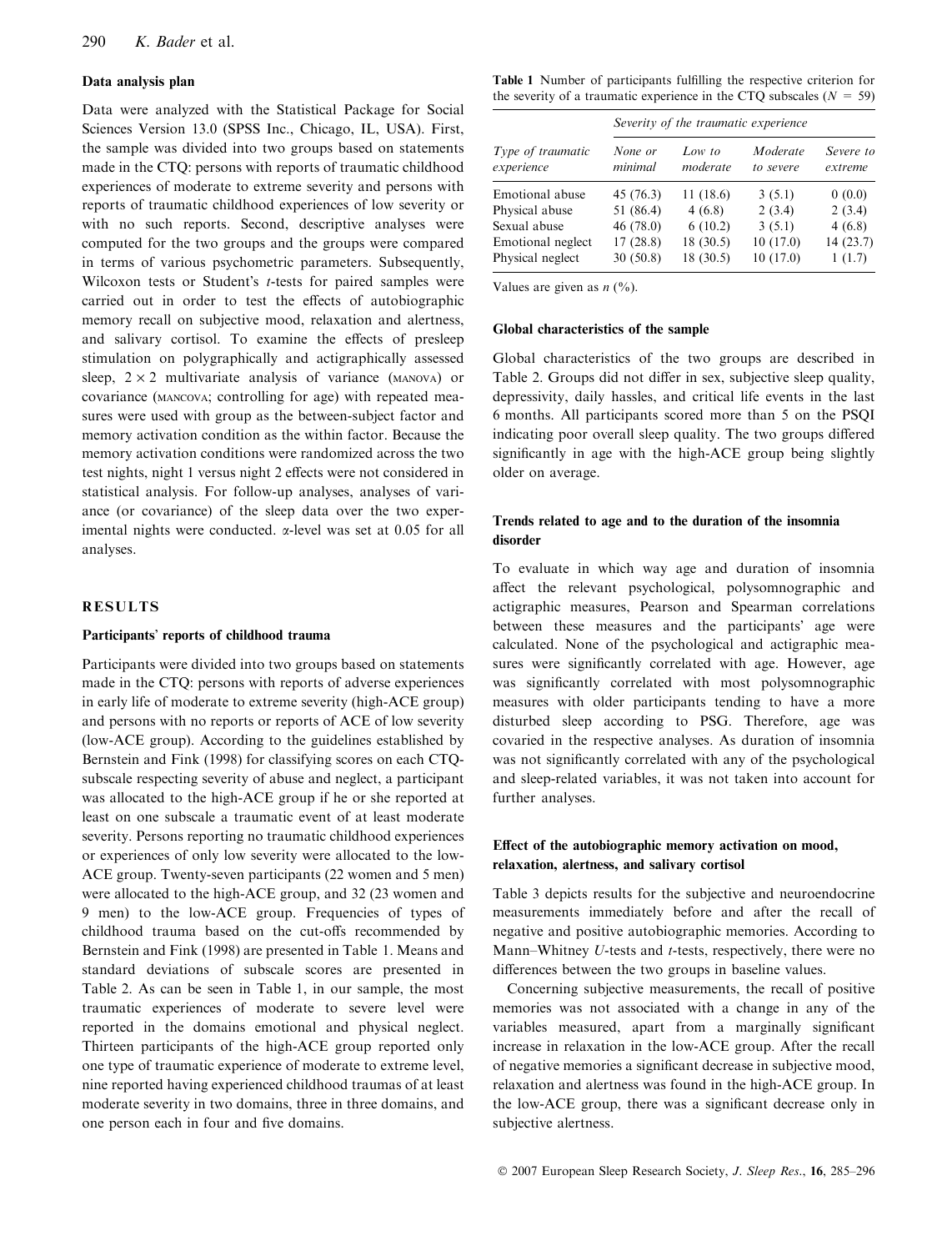Table 2 Demographic and psychometric data of the two groups  $(N = 59)$ 

|                                 | $High-ACE$<br>group<br>$(n = 27)$ | $Low-ACE$<br>group<br>$(n = 32)$ | Difference<br>(t-, U- or $\gamma^2$ -test) |
|---------------------------------|-----------------------------------|----------------------------------|--------------------------------------------|
| Sex, $n$ (%)                    |                                   |                                  |                                            |
| Female                          | $22(81.5\%)$                      | $23(71.9\%)$                     | $\gamma^2 = 0.75$ ; df = 1; P = 0.388      |
| Male                            | $5(18.5\%)$                       | $9(28.1\%)$                      |                                            |
| Age                             | 46.9(6.8)                         | 40.8 (9.5)                       | $t = 2.88, P = 0.006**$                    |
| Traumatic childhood             |                                   |                                  |                                            |
| experiences (CTQ)               |                                   |                                  |                                            |
| Emotional abuse                 | 8.3(2.8)                          | 6.1(1.5)                         | $z = -3.70$ , $P = 0.001$ ***              |
| Physical abuse                  | 6.8(2.9)                          | 5.3(0.6)                         | $z = -2.29$ , $P = 0.022*$                 |
| Sexual abuse                    | 7.3(4.4)                          | 5.2(0.5)                         | $z = -2.14$ , $P = 0.032*$                 |
| Emotional neglect               | 17.7(2.6)                         | 9.1(3.0)                         | $t = 11.59, P = 0.001***$                  |
| Physical neglect                | 8.9(1.8)                          | 6.2(1.3)                         | $t = 6.96, P = 0.001***$                   |
| Subjective sleep quality (PSQI) | 9.9(2.9)                          | 9.3(2.7)                         | $t = 0.78, P = 0.437$                      |
| Depressivity (ADS-K)            | 9.8(6.6)                          | 9.4(5.0)                         | $t = 0.27, P = 0.785$                      |
| Daily hassles, last month (DHS) | 1.6(0.4)                          | 1.6(0.3)                         | $t = 0.33, P = 0.743$                      |
| Critical life events, last      | 0.2(0.1)                          | 0.2(0.2)                         | $t = -0.69, P = 0.497$                     |
| 6 months (FKL)                  |                                   |                                  |                                            |

Values are given as mean (SD). CTQ, Childhood Trauma Questionnaire; ADS-K, General Depression Scale – Short version; DHS, Daily Hassles Scale; FKL, Questionnaire Assessing Critical Life Events. \*  $P \le 0.05$ ; \*\* $P \le 0.01$ ; \*\*\* $P \le 0.001$ ; tested two-tailed.

Table 3 Means (and standard deviations) for mood, relaxation, alertness, and salivary cortisol level before and after presleep stimulation (activation of negative and positive autobiographic memories)

|                                    | High-ACE group $(n = 26)$          |                                     | Low-ACE group $(n = 30)$           |                                    |  |
|------------------------------------|------------------------------------|-------------------------------------|------------------------------------|------------------------------------|--|
|                                    | Activation of<br>negative memories | Activation of<br>positive memories  | Activation of<br>Negative memories | Activation of<br>positive memories |  |
| Mood                               |                                    |                                     |                                    |                                    |  |
| Before                             | 7.5(1.1)                           | 7.4(1.1)                            | 7.5(1.0)                           | 7.0(1.5)                           |  |
| After                              | 7.0(1.2)                           | 7.5(1.2)                            | 7.2(1.1)                           | 7.1(1.4)                           |  |
| Difference                         | $z = -1.94$ , $P = 0.026*$         | $z = -0.54$ , $P = 0.294$           | $z=-1.15, P=0.126$                 | $z = -0.66$ , $P = 0.254$          |  |
| Relaxation                         |                                    |                                     |                                    |                                    |  |
| Before                             | 7.3(1.4)                           | 7.0(1.7)                            | 7.1(1.4)                           | 6.5(2.0)                           |  |
| After                              | 6.8(1.3)                           | 7.1(1.3)                            | 6.9(1.7)                           | 6.8(1.8)                           |  |
| Difference                         | $z=-3.13, P=0.001***$              | $z = -0.05$ , $P = 0.482$           | $z = -0.95$ , $P = 0.170$          | $z = -1.60$ , $P = 0.055$          |  |
| Alertness                          |                                    |                                     |                                    |                                    |  |
| Before                             | 5.7(1.7)                           | 5.1(2.0)                            | 5.5(1.9)                           | 4.6(2.1)                           |  |
| After                              | 5.0(1.9)                           | 5.0(1.9)                            | 5.0(2.0)                           | 4.5(1.9)                           |  |
| Difference                         | $z = -1.98$ , $P = 0.024*$         | $T = 0.27, P = 0.400$               | $z = -1.97$ , $P = 0.025*$         | $t = 0.47, P = 0.320$              |  |
| Salivary cortisol (nmol $L^{-1}$ ) |                                    |                                     |                                    |                                    |  |
| Before                             | 1.5(0.9)                           | 2.0(2.1)                            | 1.5(1.4)                           | 1.7(1.6)                           |  |
| After                              | 2.1(1.5)                           | 2.5(2.8)                            | 2.3(2.3)                           | 1.8(1.1)                           |  |
| Difference                         | $z=-1.37$ , $P=0.085$ <sup>T</sup> | $z = -1.54$ , $P = 0.062^{\dagger}$ | $z = -2.89$ , $P = 0.002**$        | $z = -0.80$ , $P = 0.212$          |  |

Mood, relaxation, and alertness scores could range from 1 to 9, with higher scores indicating a more cheerful, carefree mood, more relaxation and calmness and more alertness. Lower scores indicate a more sorrowful, depressed mood, tenseness and low alertness (tiredness and lack of energy). Differences between pre- and post-treatment are tested with Wilcoxon tests or paired Student's *t*-tests.  $^{\dagger}P$  < 0.10, \**P* ≤ 0.05, \*\*\**P* ≤ 0.001; tested one-tailed.

To test the salivary cortisol response to the manipulations, the minimum of the two baseline samples was compared to the maximum postmanipulation cortisol value. As can be seen in Table 3, the high-ACE group exhibited marginally significant increases in salivary cortisol from pre- to postmanipulation in both conditions. In the low-ACE group, a significant difference from pre- to postmanipulation was found only after the activation of negative memories.

Additionally, for each of these measures,  $2 \times 2$  analyses of variance (anova) with repeated measures were computed, using time (pre- and postmanipulation) as the two repeated dimensions and group as the between factor. Because there is no nonparametric alternative to the repeated measures anova, we used this type of analysis despite the non-normal distribution of most of the dependent measures. These analyses revealed: (1) significant main effects for time on mood  $(F(1, 54)=5.82)$ ,  $P=0.019$ , relaxation  $(F(1, 54)=6.54, P=0.013)$ , alertness  $(F(1, 54)=5.52, P=0.022)$  and salivary cortisol  $(F(1, 54))=5.52$ ,  $55$ )=7.09,  $P=0.010$ ) in the negative memory activation condition; (2) no significant main effects for time in the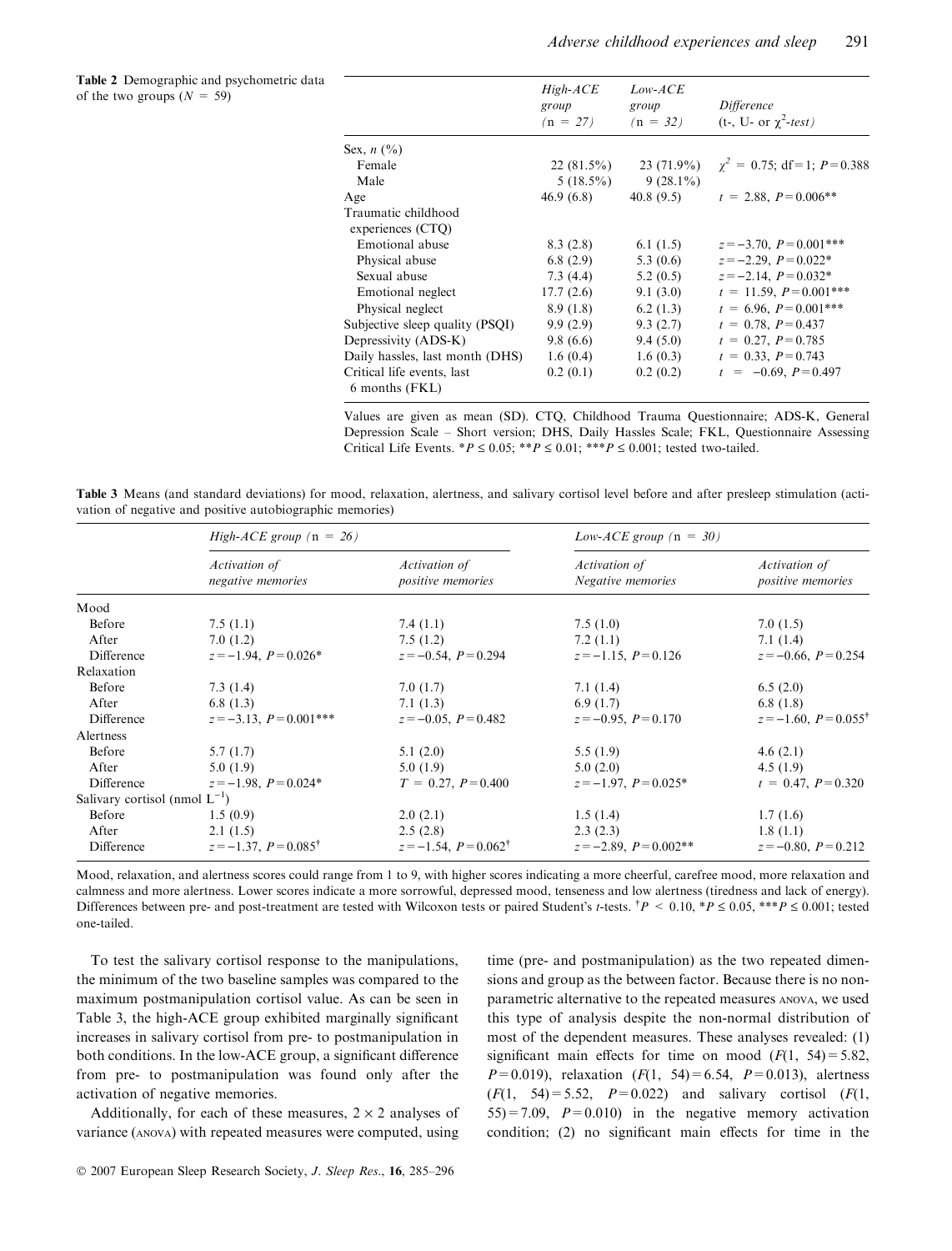positive memory activation condition; (3) no significant main effects for group; and (4) no significant interactions between group and time.

# Polygraphic sleep data

To examine effects of the presleep activation of autobiographic memories on polygraphic sleep measures of the two groups, a  $2 \times 2$  (i.e. group  $\times$  memory activation condition) mancova with repeated measures was conducted with 11 polygraphic sleep measures as the dependent variables and age as the covariate. The only significant effect this analysis revealed was for the interaction between group and polysomnographic measures,  $F(10, 45) = 2.13$ ,  $P = 0.041$ . Because the two memory activation conditions did not affect polygraphic sleep measures, we further examined group differences independently of these presleep manipulations. For this purpose, mean values were derived over the two test nights, and single analyses of covariance were conducted for each of these polygraphic sleep measures, controlling for age. Table 4 displays means, standard deviations and test results. As apparent from Table 4, both groups differ significantly concerning NWAK and number of movement arousals, with the high-ACE group exhibiting a greater NWAK and more movement arousals compared with the low-ACE group. Furthermore, we found marginally significant group differences on amount of stage 1 and SWS, with the high-ACE group showing a greater amount of stage 1 and a decreased amount of SWS.

# Actigraphic sleep data

Unfortunately, the study was subject to several mishaps, leading to loss of actigraphic data for 22 participants. On several occasions, the actigraph routine check was not properly carried out, leading to a range of unfavourable consequences: In three cases, the actigraphic recordings were overwritten before being saved. In four cases, defect actigraphs were used, and in another three cases, run-down batteries were not replaced in due time. Moreover, 12 temporarily saved data sets were lost due to hard-disk failure. All cases of data loss were accidental and did not happen on a systematic basis. The following analyses were performed with the data of the remaining 37 participants. However, this sub-sample did not differ significantly from the total sample in the relevant demographic and psychometric data.

To examine effects of the presleep activation of autobiographic memories on actigraphic sleep of the two groups, a  $2 \times 2$  (i.e. group  $\times$  memory activation condition) manova with repeated measures was conducted with the three actigraphic sleep measures as the dependent variables. This type of analysis was used despite the non-normal distribution of the actigraphic data because there is no non-parametric alternative to the repeated measures manova. We did not use mancova in these analyses, because the actigraphic measures were not significantly correlated with age. This analysis revealed a significant effect for group  $(F(1, 33)=7.35; P=0.011)$  and a marginally significant interaction between group and actigraphic sleep measures,  $F(2, 32) = 3.18$ ,  $P = 0.055$ . No significant effects were found for memory activation condition, the interaction between group and memory activation condition, as well as the interaction between memory activation condition and actigraphic measures.

Because the two memory activation conditions did not affect actigraphic sleep measures, we further examined group differences independently of these presleep manipulations. For the further analysis of the significant group effect, mean values were derived over the two test nights, and univariate analyses of variance (anova) were computed for each of these sleep measures. As can be seen in Table 5, there were significant group differences on all actigraphic sleep measures, with the high-ACE group exhibiting lower SE, more body movements

| Mean values for                                    | High ACE-group | Low ACE-group | Group differences               |
|----------------------------------------------------|----------------|---------------|---------------------------------|
| both test nights                                   | $(n = 27)$     | $(n = 32)$    | $(ANCOVA)*$                     |
| SOL (min)                                          | 12.4(6.5)      | 13.9(8.6)     | $F(1, 56) = 0.09, P = 0.771$    |
| SE $(\%)^{\dagger}$                                | 86.1(9.0)      | 89.3 (7.0)    | $F(1, 56) = 1.53, P = 0.222$    |
| NWAK $(\%)^{\ddagger}$                             | 3.4(1.9)       | 2.3(1.4)      | $F(1, 56) = 4.72, P = 0.034$    |
| Number of cortical<br>arousals $(\%)^{\dagger}$    | 4.7(2.8)       | 3.6(3.0)      | $F(1, 56) = 2.59, P = 0.113$    |
| Number of movement<br>arousals $(\%)^{\dagger}$    | 5.8(3.4)       | 4.4(2.3)      | $F(1, 56) = 6.81, P = 0.012$    |
| Number of respiratory<br>arousals $(\%)^{\dagger}$ | 1.3(2.6)       | 0.6(1.2)      | $F(1, 56) = 0.35, P = 0.559$    |
| Stage 1 $(\%)^{\dagger}$                           | 7.6(3.5)       | 5.7(3.1)      | $F(1, 56) = 3.92, P = 0.053$    |
| Stage 2 $(\%)^{\dagger}$                           | 52.1(6.4)      | 48.1(6.9)     | $F(1, 56) = 2.71, P = 0.105$    |
| Slow wave sleep $(\%)^{\dagger}$                   | 17.9(7.5)      | 23.1(6.8)     | $F(1, 56) = 3.76, P = 0.057$    |
| REM sleep $(\%)^{\dagger}$                         | 22.3(4.6)      | 23.2(4.4)     | $F(1, 56) = 0.94$ , $P = 0.336$ |
| REM sleep latency (min)                            | 81.5 (23.4)    | 89.6 (26.7)   | $F(1, 56) = 0.87, P = 0.356$    |

Table 4 Comparisons of the polysomnographic data for the two groups: means (standard deviations) and test results

\*Analyses of covariance, controlling for age.

Expressed as percentage of total sleep time

<sup>‡</sup>Expressed as percentage of sleep period time.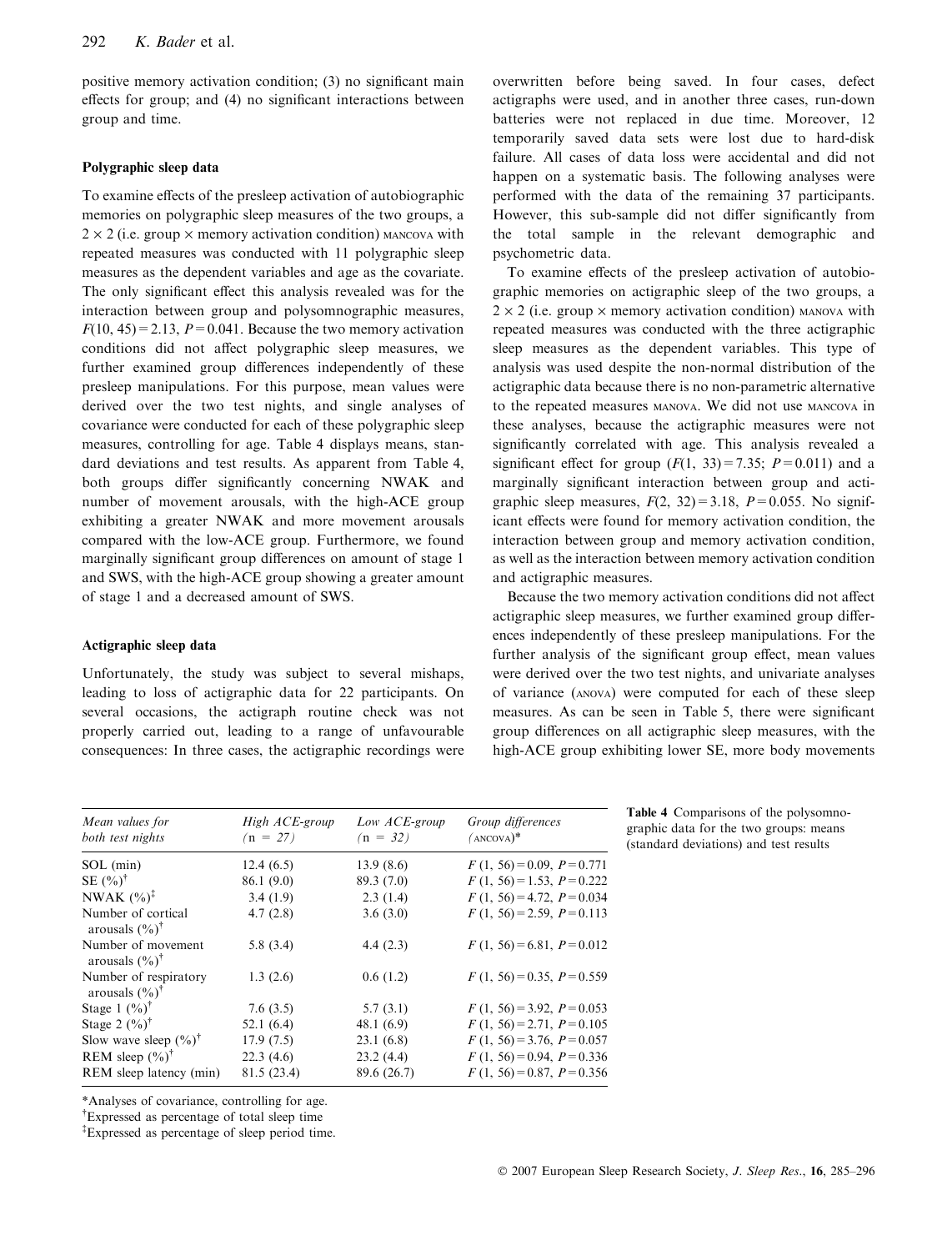| <b>Table 5</b> Means (standard deviations) for the<br>wrist actigraphy sleep scores of the two<br>groups | Mean values for<br>both test nights | $High-ACE$<br>group<br>$(n = 16)$ | $Low-ACE$<br>group<br>$(n = 21)$ | Group differences<br>(ANOVA) |
|----------------------------------------------------------------------------------------------------------|-------------------------------------|-----------------------------------|----------------------------------|------------------------------|
|                                                                                                          | SE                                  | 76.5 (19.9)                       | 87.2 (7.5)                       | $F(1, 35) = 5.66, P = 0.023$ |
|                                                                                                          | Number of body movements*           | 38.8 (47.7)                       | 12.8(10.5)                       | $F(1, 35) = 6.45, P = 0.015$ |
|                                                                                                          | Moving time*                        | 23.3(17.0)                        | 12.7(5.8)                        | $F(1, 35) = 7.76, P = 0.008$ |

\*Expressed as percentage of total sleep time.

in sleep and greater moving time compared with the low-ACE group.

Table 5 Means (standard deviations) for the wrist actigraphy sleep scores of the two

# DISCUSSION

The aim of the present study was to examine the relationship between self-reported ACE and sleep in a sample of primary insomniacs under two presleep stimulation conditions. It was hypothesized that such a relationship exists and should become more apparent after recall of negative autobiographic memories before bedtime compared with after recall of positive memories before going to sleep.

Our results indicate that adverse experiences in childhood and adolescence seem to be associated with sleep in adults suffering from primary insomnia. Twenty-seven (46%) participants reported serious experiences of abuse and neglect in childhood and adolescence, particularly emotional and physical neglect. This group featured several sleep characteristics in two consecutive nights in the sleep laboratory, independently of the two study conditions. According to the polysomnographic measures, insomniacs with high ACE exhibited a significant greater number of awakenings and more movement arousals compared to patients with low ACE. According to the actigraph-derived sleep measures, participants with a history of abuse and neglect tended to spend a greater percentage of sleep in motion and have lower SE over two laboratory nights. These results are consistent with those of Sadeh et al. (1995) and Glod et al. (1997) which suggest that a history of sexual and/or physical abuse is associated with increased nocturnal activity in children and adolescents. Sleep disturbances as long-term effects have also been reported for children and adolescents having experienced minor head injuries (Kaufman et al., 2001), road traffic accidents (Ellis et al., 1998) or burns (Kravitz et al., 1993). For adults, strong long-term effects of trauma on sleep have been reported for combat veterans (Neylan et al., 1998) and Holocaust survivors (Kaminer and Lavie, 1991). Cuddy and Belicki (1992) studied a sample of female university students and found a higher nightmare and night terror frequency, as well as greater difficulties returning to sleep after awakenings from nightmares for those students who reported a history of sexual or physical abuse. Also, Noll et al. (2006) found in a longitudinal, prospective study that women that were sexually abused in childhood reported significantly greater rates of sleep disturbances in later adulthood than comparison participants.

Contrary to our assumption, group differences in sleep measures appeared independently of the two presleep stimulation conditions. Thus, the hypothesis that in insomniacs with serious childhood experiences, recall of negative memories before bedtime would irritate subsequent sleep could not be confirmed. These findings can be interpreted in different ways. First, the induced negative mood changes might not have had an impact on subsequent sleep. Similar findings were reported earlier by Lauer et al. (1987) who also observed only small influences on poststress sleep patterns in healthy subjects. On the other hand, these observations are at odds with those of Cluydts and Visser (1980), who found that clear variations in presleep mood were accompanied by variations in subsequent sleep. Secondly, it can be assumed that manipulation effects of the present study were too small. Decrease of mood ratings immediately after negative memory recall was statistically significant, but participants did not shift into a very negative mood state, considering the postmanipulation means of mood and relaxation  $(7.0 \pm 1.2 \text{ resp. } 6.8 \pm 1.3 \text{ on a nine-point})$ bipolar scale). On the other hand, the cortisol measurements indicate that the activation of negative autobiographic memories had an instant stress-inducing effect on both groups. Yet, this effect might have been too weak to have an effect on sleep in the longer term. This assumption is supported by the finding that the stress response measured by salivary cortisol was comparably marginal and did not reach a mean increase of 2.76 nmol  $L^{-1}$ , as proposed by several authors as pre- to postmanipulation stress response-criterion (Kirschbaum and Hellhammer, 1989). A third assumption is that participants of the present study recovered from their stress response before bedtime. Memory activation procedures lasted about 45 min. During this time, persons could probably habituate to their stressful memories. Furthermore, after memory recall, participants could spend time together until they went to bed. This might have taken their mind off negative memories and prevented them from ruminating on negative thoughts. In addition, the activation of negative memories might have had a cathartic effect on the participants and hence might have been less stressful than expected. On the other hand, the unfamiliarity of mentally reliving a negative event might possibly be perceived as a major stressor by anyone. Assuming that the previous emotional processing in the high-ACE group had been considerable, while individuals with low ACE had only experienced limited or no previous emotional processing at all, the activation of negative memories could even have been more stressful for the low-ACE group. Thus it is conceivable that the stress-induction did not produce the desired effect for the high-ACE group as the stressful memories had long before been emotionally processed.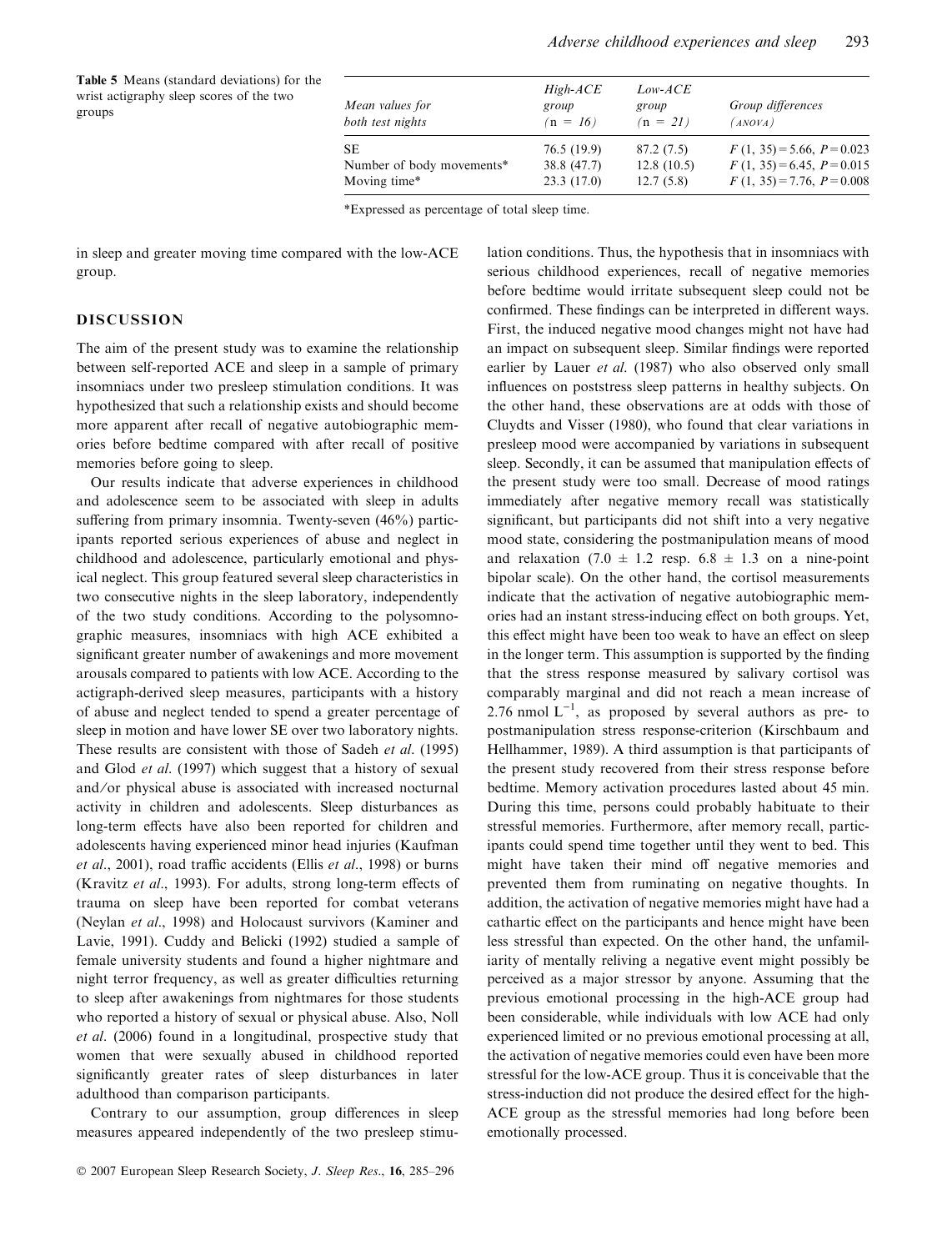The question whether the employed manipulation did not produce the expected stress-inducing effect or if indeed stress does not lead to more serious sleep impairments in individuals with high ACE than in individuals with low ACE must be left unanswered. The detected sleep-related group differences could be due to a fundamentally different sleep pattern in the high-ACE group which, independent of acute stressors, might be more restless and vulnerable. The results reported by Bader et al. (2007) support this hypothesis. In primary insomniacs who were monitored for seven consecutive nights at home with wrist actigraphs, ACE proved to be important predictors of actigraphically assessed sleep at home. Further research is required in order to investigate more thoroughly whether acute stressors have an additional disturbing effect on sleep in individuals reporting ACE. In future studies, the use of reallife stressors such as divorce, examinations or loss of a relative should be considered.

The results of our study lead to the question which mechanisms can explain a possible relationship between ACE and sleep abnormalities in adults. Hyperarousal is a very frequently observed consequence of trauma exposure, explaining the occurrence of sleep disturbances in patients suffering from PTSD. A history of early abuse and neglect is usually associated with long-standing or traumatic ordeals which lead to an adaptive process of the organism and can then result in the persistence of stress-related neurophysiologic patterns, e.g. chronically elevated levels of catecholamines (Otte et al., 2005), elevation of hypothalamic–pituitary–adrenal (HPA) axis, resulting in higher stress reactivity in the course of time (Perry and Pollard, 1998). With regard to the etiology of insomnia, a comparison to PTSD-patients seems evident.

According to Perlis et al. (1997) hyperarousal is considered a heterogeneous phenomenon, comprised of somatic, cortical and cognitive aspects. The EEG activity of insomniacs during sleep as well as during wakefulness is characterized by a higher amount of beta activity, which is a psychophysiological feature associated with heightened attention and other cognitive functions (Perlis *et al.*, 2001). A higher level of sensory and information processing makes it difficult to (1) disengage from the environment and initiating sleep, (2) remain asleep and (3) perceive sleep 'as sleep'. From a neurocognitive perspective it may be assumed that when exposed to stressful events, maltreated and traumatized individuals show an increased risk for the activation of memories or schemas which are related to ACE. Therefore, nightmares and anxiety dreams may also be considered a result of this mental activity as well as a result of the physiological changes described above. Apart from that, sleep disturbances for their part can lead to a greater level of distress in trauma patients (Krakow et al., 2004), potentially impeding the adequate emotional processing of traumatic experiences even more.

Gregory et al. (2006) provide another possible explanation. The authors assume that growing up in disorganized familial structures may be incompatible with good sleep hygiene (e.g. lack of sleep rituals, inappropriate levels of noise), which has a negative impact on sleep and might lead to the development of inadequate sleep patterns that can persist far into adulthood. Correspondingly, Gregory et al. (2005) found significant correlations between family chaos and sleep disturbances in children. As the selected sample was mainly affected by neglect (rather than abuse), it is conceivable that the participants were simply never instructed how to adopt a good sleep schedule.

Several limitations need to be considered when interpreting the results of this study. The sources of data on ACE are retrospective self-reports, and no external sources were contacted to verify childhood history. Therefore, results can only demonstrate associations between these self-reported experiences and objective sleep measures, and no conclusions about causality between real exposure and sleep may be allowed. In a recently published review by Hardt and Rutter (2004), the authors concluded that adults' retrospective reports of their own adverse experiences in childhood seem to be valid in the sense that when abuse and neglect is retrospectively reported to have taken place, these positive reports are likely to be correct. On the other hand, Hardt and Rutter (2004) found that even with well-documented serious abuse or neglect, about a third of individuals do not report its occurrence when specifically asked about it in adult life, i.e. retrospective reports are likely to provide underestimates of the incidence of abuse and neglect. Furthermore, the Childhood Trauma Questionnaire used in the present study focuses primarily on personal maltreatment experiences in the domains abuse and neglect and ignores other types of traumatic experiences someone might undergo (e.g. severe personal illness or accident, exclusion in school, mental illness, suicidal tendencies, imprisonment of a household member, violence against a household member, etc.). Thus, it is possible that in the present study persons were wrongly allocated to the low-ACE group, even though they had actually experienced severe maltreatment in early life. A third limitation refers to the fact that the study sample was comprised of highly selected persons with primary insomnia, who were participating as unpaid volunteers. Because of the fact that ACE seem to constitute a general risk factor for adult emotional disturbance, it is possible that the exclusion of other mental disorders except insomnia has curtailed existing effects. On the other hand, it was important to ensure that given effects could conclusively be traced back to insomnia and not to other forms of psychopathology. Thus, the extent to which the current findings will generalize to other populations with adverse childhood histories must await future research.

As a last concern, it should be considered that the actigraphy data must be interpreted with some caution. As several studies have documented, the actigraphy algorithm chosen for this study is only marginally reliable for distinguishing between quiet wakefulness and sleep, and it therefore tends to overestimate sleep in individuals with insomnia while they are lying quietly waiting to fall asleep (e.g. Hauri and Wisbey, 1992; Vallières and Morin, 2003). Yet, both groups in the present study were composed of insomniacs, and PSG data indicated similar results as actigraphy data. For future research, the study results by Lichstein et al. (2006) could be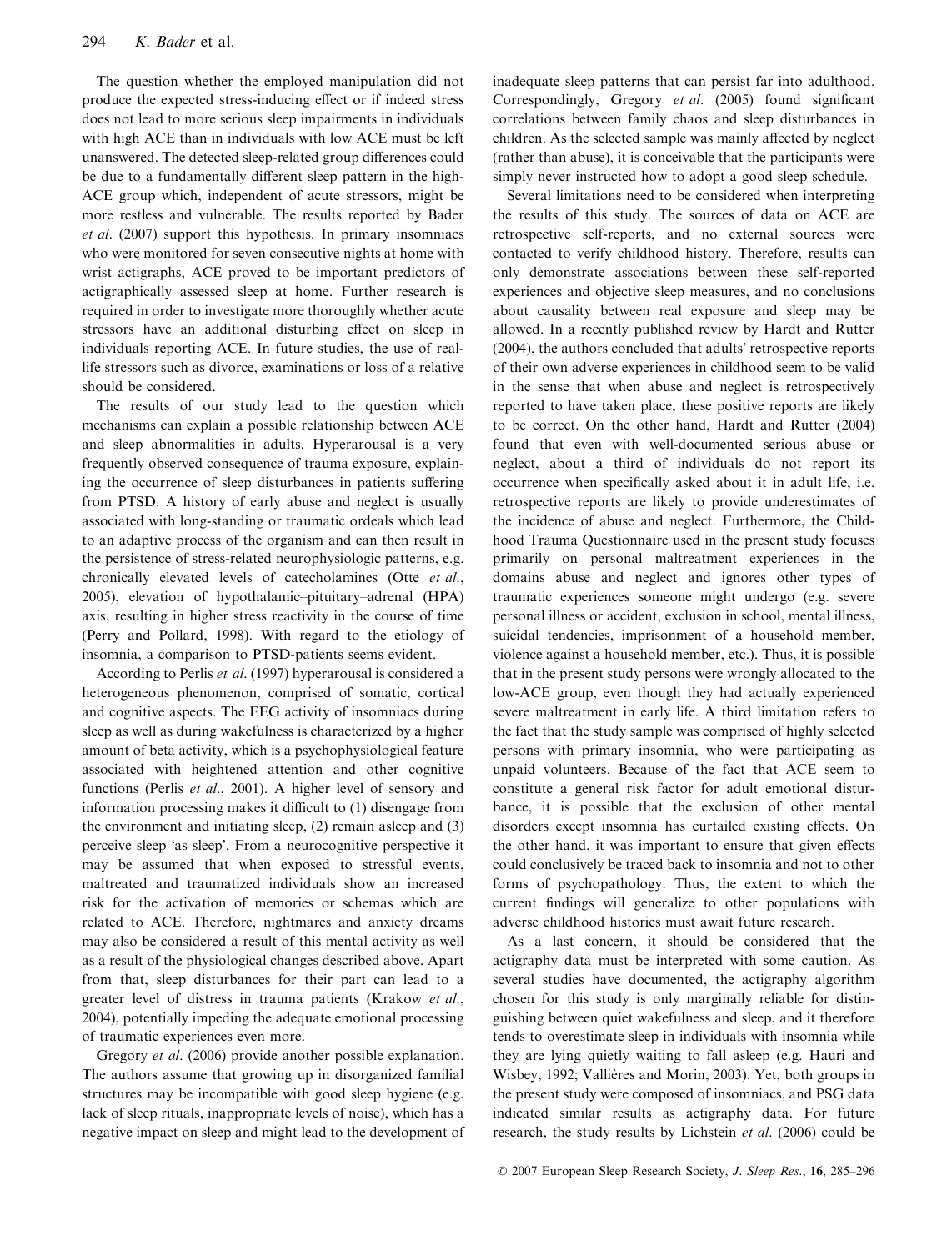taken into consideration, which demonstrated strong correspondence between actigraphy and PSG using the highsensitivity algorithm of Actiwatch in a large insomnia sample.

In summary, the present study data suggest that report of childhood maltreatment is related to impaired sleep in adults suffering from primary insomnia. Based on the present results, it is impossible to draw any conclusions about the causality of the detected correlations. For this purpose, more prospective longitudinal studies in this field of research would be necessary. If a causality of this sort would be found, the findings would contain important implications for the treatment of primary insomnia and for further research, suggesting that clinicians should integrate the assessment of trauma history in their diagnostic routines for sleep disorders in order that childhood trauma history is not overlooked as a possible predisposing factor. The assessment of trauma history may provide further useful information which might contribute to amplifying the scope of conventional insomnia therapy by further treatment strategies. Elements of trauma therapy, much like they are used for patients with PTSD, might be helpful for this purpose (e.g. Krakow and Zadra, 2006).

# ACKNOWLEDGEMENT

This study was supported by the Swiss National Foundation, Grant no. 1114-067146.

#### REFERENCES

- Ackerman, P. T., Newton, J. E., McPherson, W. B., Jones, J. G. and Dykman, R. A. Prevalence of post-traumatic stress disorder and other psychiatric diagnoses in three groups of abused children (sexual, physical, and both). Child Abuse Negl., 1998, 22: 759–774.
- American Psychiatric Association (APA). Diagnostic and Statistical Manual of Mental Disorders (DSM-IV), 4th edn. APA, Washington DC, 1994.
- American Sleep Disorders Association (ASDA). The Atlas Task Force; EEG arousals: scoring rules and examples. Sleep, 1992, 15: 174–184.
- Bader, K., Goetschel, R., Caposcale, Y. and Hobi, V. Einschätzung der Schlafqualität Erwachsener im Zusammenhang mit Schwere und Dauer von Belastungen in Kindheit und Jugend. Verhaltenstherapie, 1999, 9(Suppl. 1): 3.
- Bader, K., Schäfer, V., Schenkel, M., Nissen, L., Kuhl, H. C. and Schwander, J. Increased nocturnal activity associated with adverse childhood experiences in patients with primary insomnia. J. Nerv. Ment. Dis., 2007, 195: 588–595.
- Barlow, D. H. Anxiety and Its Disorders: The Nature and Treatment of Anxiety and Panic, 2nd edn. Guilford, New York, 2002.
- Bastien, C. H., Vallières, A. and Morin, C. M. Precipitating factors of insomnia. Behav. Sleep Med., 2004, 2: 50–62.
- Bernstein, D. P. and Fink, L. Childhood Trauma Questionnaire: A Retrospective Self-report. The Psychological Corporation, San Antonio, 1998.
- Binz, U. and Wendt, G. Kurz-Skala Stimmung/Aktivierung. In: CIPS (Ed.) Internationale Skalen für Psychiatrie. Beltz Test GmbH, Weinheim, 1986: 181–135.
- Bodenmann, G. Dyadisches Coping: Eine systemisch-prozessuale Sicht der Stressbewältigung in Partnerschaften: Theoretischer Ansatz und empirische Befunde. Unveröffentlichte Habilitationsschrift, Universität Fribourg, Fribourg, 1998.
- Bodenmann, G., Schwerzmann, S. and Cina, A. Kritische Lebensereignisse und Alltagsstress bei Depressiven und Remittierten. Z. Klin. Psychol. Psychiatr. Psychother., 2000, 48: 1–17.
- Buysse, D. J., Reynolds, C. F., Monk, T. H., Berman, S. R. and Kupfer, D. J. The Pittsburg sleep quality index: a new instrument for psychiatric practice and research. Psychiatry Res., 1989, 28: 193–213.
- Chapman, D. P., Whitfield, C. L., Felitti, V. J., Dube, S. R., Edwards, V. and Anda, R. F. Adverse childhood experiences and the risk of depressive disorders in adulthood. J. Affect. Disord., 2004, 82: 217–225.
- Cluydts, R. and Visser, P. Mood and sleep: II. Effects of aversive presleep stimulation. Waking Sleeping, 1980, 4: 199–203.
- Cuddy, M. A. and Belicki, K. Nightmare frequency and related sleep disturbance as indicators of a history of sexual abuse. Dreaming, 1992, 2: 15–22.
- Dong, M., Giles, W. H., Felitti, V. J., Dube, S. R., Williams, J. E., Chapman, D. P. and Anda, R. F. Insights into causal pathways for ischemic heart disease: adverse childhood experiences study. Circulation, 2004, 110: 1761–1766.
- Dube, S. R., Anda, R. F., Felitti, V. J., Edwards, V. and Croft, J. B. Adverse childhood experiences and personal alcohol abuse as an adult. Addict. Behav., 2002, 27: 713–725.
- Ellis, A., Stores, G. and Mayou, R. Psychological consequences of road traffic accidents in children. Eur. Child Adolesc. Psychiatry, 1998, 7: 61–68.
- Espie, C. A. Insomnia: Conceptual issues in the development, persistence, and treatment of sleep disorder in adults. Annu. Rev. Psychol., 2002, 53: 215–243.
- Felitti, V. J., Anda, R. F., Nordenberg, D., Williamson, D. F., Spitz, A. M., Edwards, V., Koss, M. P. and Marks, J. S. Relationship of childhood abuse and household dysfunction to many of the leading causes of death in adults: the adverse childhood experiences (ACE) study. Am. J. Prev. Med., 1998, 14: 245–258.
- Glod, C. A., Teicher, M. H., Hartman, C. R. and Harakal, T. Increased nocturnal activity and impaired sleep maintenance in abused children. J. Am. Acad. Child Adolesc. Psychiatry, 1997, 36: 1236–1243.
- Goodwin, R.D. and Stein, M. B. Association between childhood trauma and physical disorders among adults in the United States. Psychol. Med., 2004, 34: 509–520.
- Gregory, A. M., Eley, T. C., O'Connor, T. G., Rijsdijk, F. V. and Plomin, R. Family influences on the association between sleep problems and anxiety in a large sample of pre-school aged twins. Pers. Indiv. Dif., 2005, 39: 1337–1348.
- Gregory, A. M., Caspi, A., Moffitt, T. E. and Poulton, R. Family conflict in childhood: a predictor of later insomnia. Sleep, 2006, 29: 1063–1067.
- Hardt, J. and Rutter, M. Validity of adult retrospective reports of adverse childhood experiences: review of the evidence. J. Child Psychol. Psychiatry, 2004, 4: 260–273.
- Hauri, P. J. and Wisbey, J. Wrist actigraphy in insomnia. Sleep, 1992, 15: 293–301.
- Hautzinger, M. and Bailer, M. Allgemeine Depressions-Skala (ADS): Manual. Beltz Test, Weinheim, 1993.
- Kaminer, H. and Lavie, P. Sleep and dreaming in Holocaust survivors: dramatic decrease in dream recall in well-adjusted survivors. J. Nerv. Ment. Dis., 1991, 179: 664–669.
- Kaufman, Y., Tzischinsky, O., Epstein, R., Etzioni, A., Lavie, P. and Pillar, G. Long-term sleep disturbances in adolescents after minor head injury. Pediatr. Neurol., 2001, 24: 129–134.
- Kirschbaum, C. and Hellhammer, D. H. Salivary cortisol in psychobiological research: an overview. Neuropsychobiology, 1989, 22: 150–169.
- Krakow, B. and Zadra, A. Clinical management of chronic nightmares: imagery rehearsal therapy. Behav. Sleep Med., 2006, 4: 45–70.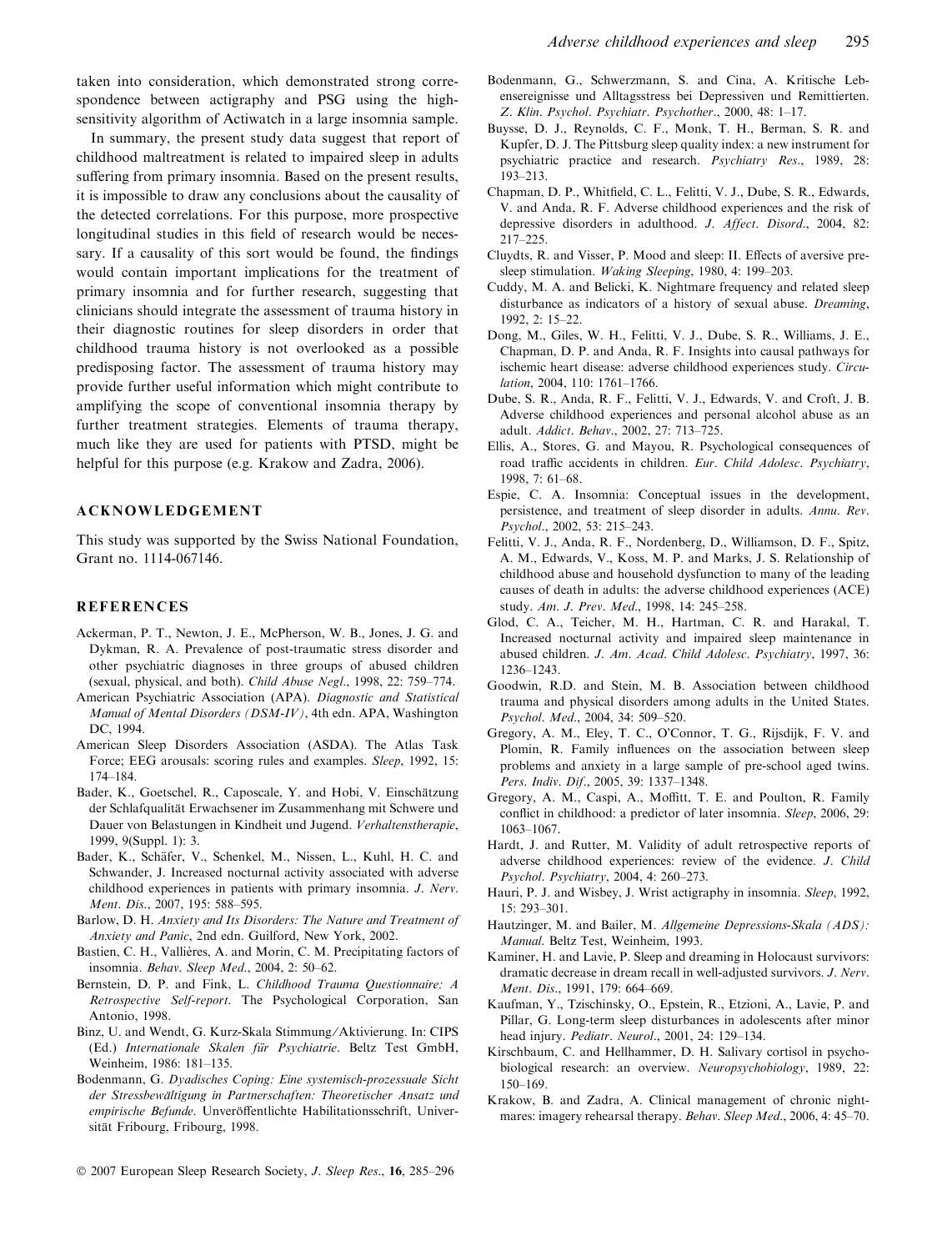- Krakow, B., Haynes, P. L., Warner, T. D., Santana, E., Melendrez, D., Johnston, L., Hollifield, M., Sisley, B. N., Koss, M. and Shafer, L. Nightmares, insomnia, and sleep-disordered breathing in fire evacuees seeking treatment for posttraumatic sleep disturbance. J. Trauma. Stress, 2004, 17: 257–268.
- Kravitz, M., McCoy, B. J., Tompkins, D. M., Daly, W., Mulligan, J., McCauley, R. L., Robson, M. C. and Herndon, D. N. Sleep disorders in children after burn injury. J. Burn Care Rehabil., 1993, 14: 83–90.
- Lauer, C., Riemann, D., Lund, R. and Berger, M. Shortened REM latency: a consequence of psychological strain? Psychophysiology, 1987, 24: 263–271.
- Lichstein, K. L., Stone, K. C., Donaldson, J., Nau, S. D., Soeffing, J. P., Murray, D., Lester, K. W. and Aguillard, N. Actigraphy validation with insomnia. Sleep, 2006, 29: 232–239.
- Morin, C. M. Insomnia: Psychological Assessment and Management. Guilford Press, New York, 1993.
- Neylan, T. C., Marmar, C. R. and Metzler, T. J. Sleep disturbances in the Vietnam generation: findings from a nationally representative sample of male Vietnam veterans. Am. J. Psychiatry, 1998, 155: 929–933.
- Noll, J. G., Trickett, P. K., Susman, E. J. and Putnam, F. W. Sleep disturbances and childhood sexual abuse. J. Pediatr. Psychol., 2006,  $31 \cdot 469 - 480$
- Otte, C., Neylan, T. C., Pole, N., Metzler, T., Best, S., Henn-Haase, C., Yehuda, R. and Marmar, C. R. Association between childhood trauma and catecholamine response to psychological stress in police academy recruits. Biol. Psychiatry, 2005, 57: 27–32.
- Perlis, M. L., Giles, D. E., Mendelson, W. B., Bootzin, R. R. and Wyatt, J. K. Psychophysiological insomnia: the bahavioural model and a neurocognitive perspective. J. Sleep Res., 1997, 6: 179–188.
- Perlis, M. L., Merica, H., Smith, M. T. and Giles, D. E. Beta EEG activity and insomnia. Sleep Med. Rev., 2001, 5: 363–374.
- Perry, B. D. and Pollard, R. Homeostasis, stress, trauma, and adaptation. A neurodevelopmental view of childhood trauma. Child Adolesc. Psychiatr. Clin. N. Am., 1998, 7: 33–51.
- Radloff, L. S. The CES-D Scale: a self-report depression scale for research in the general population. Appl. Psychol. Meas., 1977, 1: 385–401.
- Rechtschaffen, A. and Kales, A. A Manual of Standardized Terminology, Technique and Scoring System for Sleep Stages of Human Sleep. United States Government Printing Office, Washington DC, 1968.
- Sadeh, A., McGuire, J. P. D., Sachs, H., Seifer, R., Tremblay, A., Civita, R. and Hayden, R. M.. Sleep and psychological characteristics of children on a psychiatric inpatient unit. J. Am. Acad. Child Adolesc. Psychiatry, 1995, 34: 813–819.
- Spertus, I. L., Yehuda, R., Wong, C. M., Halligan, S. and Seremitis, S. V. Childhood emotional abuse and neglect as predictor of psychological and physical symptoms in women presenting to primary care practice. Child Abuse Negl., 2003, 27: 1247–1258.
- Vallières, A. and Morin, C. M. Actigraphy in the assessment of insomnia. Sleep, 2003, 26: 902–906.
- Wittchen, H. U., Wunderlich, U., Gruschwitz, S. and Zaudig, M. SKID-I: Strukturiertes Klinisches Interview für DSM-IV - Achse I: Psychische Störungen. Hogrefe, Göttingen, 1997.
- Zlotnick, C., Warshaw, M., Shea, M. T., Allsworth, J., Pearlstein, T. and Keller, M. B. Chronicity in posttraumatic stress disorder (PTSD) and predictors of course of comorbid PTSD in patients with anxiety disorders. J. Trauma. Stress, 1999, 12: 89–100.